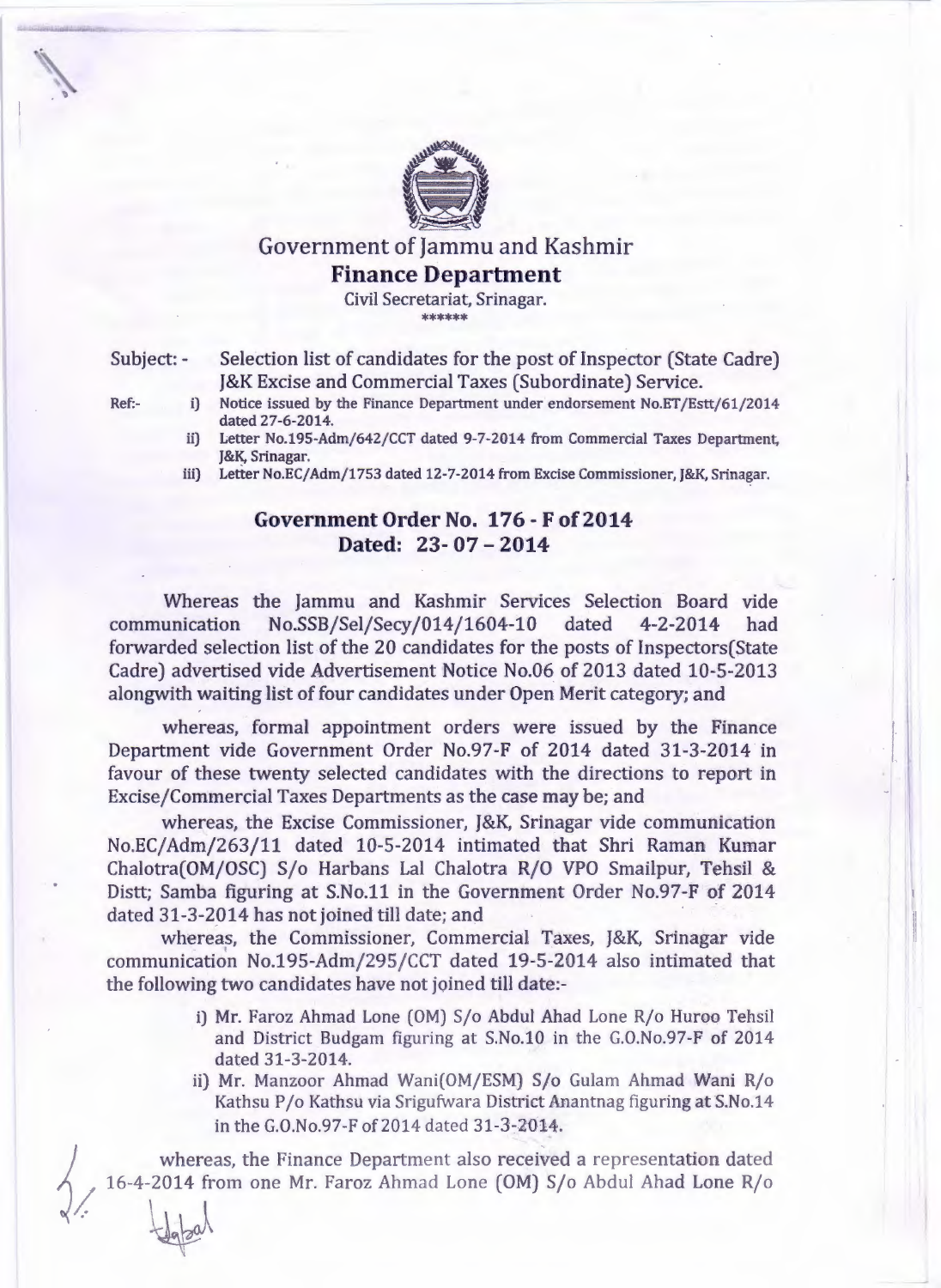Huroo Tehsil and District Budgam figuring at S.No.10 in the G.0.No.97-F of 2014 dated 31-3-2014 wherein the appointee has stated that he received the appointment order belatedly. Besides, his wife has undergone craniopharyngioma (Brain tumour surgery) and he has to get medical checkup/review of his wife done, as such, he requested for extension in the joining time so that he is able to join the duties formally after medical checkup of his wife; and

whereas, in terms of the appointment order, the appointees were required to report in their respective Departments within a period of 21 days from the date of issue of the order failing which their appointment was deemed to have been cancelled without any further notice; and

whereas, the matter was examined in the Finance Department and it was felt that as the issue is regarding appointment in the Government Service, therefore, reasonable opportunity is warranted to be given to all the three candidates in general and Mr. Faroz Ahmad Lone (OM) in particular as his wife has undergone craniopharyngioma (Brain tumor surgery) and the appointee has represented for extension in joining time well in time; and

whereas, the Finance Department accordingly issued a notice on 27-6-2014 through print media calling upon all the three appointees to join within a period of 7 days failing which their appointment as Inspector (State Cadre) in the J&K Excise & Commercial Taxes (Subordinate) Service shall be deemed to have been cancelled ab-initio and operation of the waiting list shall be considered without any further notice; and

whereas, in pursuance of the communication dated 7-7-2014, both the Excise Commissioner and the Commissioner Commercial Taxes were requested to intimate as to whether the above said candidates have joined in their office; and

whereas, in response the Commercial Taxes Department vide communication dated 9-7-2014 has intimated that Mr. Faroz Ahmad Lone(OM) S/o Abdul Ahad Lone R/o Huroo Tehsil and District Budgam figuring at S.No.10 in the G.O.No.97-F of 2014 dated 31-3-2014 has reported in their department with a representation for condonation of delay in joining on the grounds that he was unable to join the Department within stipulated time due to severe illness of his wife who has undergone surgery and is recouping after surgery. The Commissioner has recommended that delay in joining report of Mr. Faroz Ahmad Lone may be condoned; and

whereas, the Excise Commissioner vide communication dated 12-7- 2014 has intimated that Shri Raman Kumar Chalotra(OM/OSC) S/o Harbans Lal Chalotra R/O VPO Smailpur, Tehsil & Distt; Samba figuring at S.No.11 in the G.0.No.97-F of 2014 dated 31-3-2014 has not joined till date; and

whereas, the Finance Department after issuance of appointment order i.e. G.O.No.97-F of 2014 dated 31-3-2014 has given reasonable opportunity to all the three candidate(s) to join their respective departments however, only one Mr. Faroz Ahmad Lone(OM) S/o Abdul Ahad Lone R/o Huroo Tehsil and

---.

 $\frac{1}{\sqrt{2}}$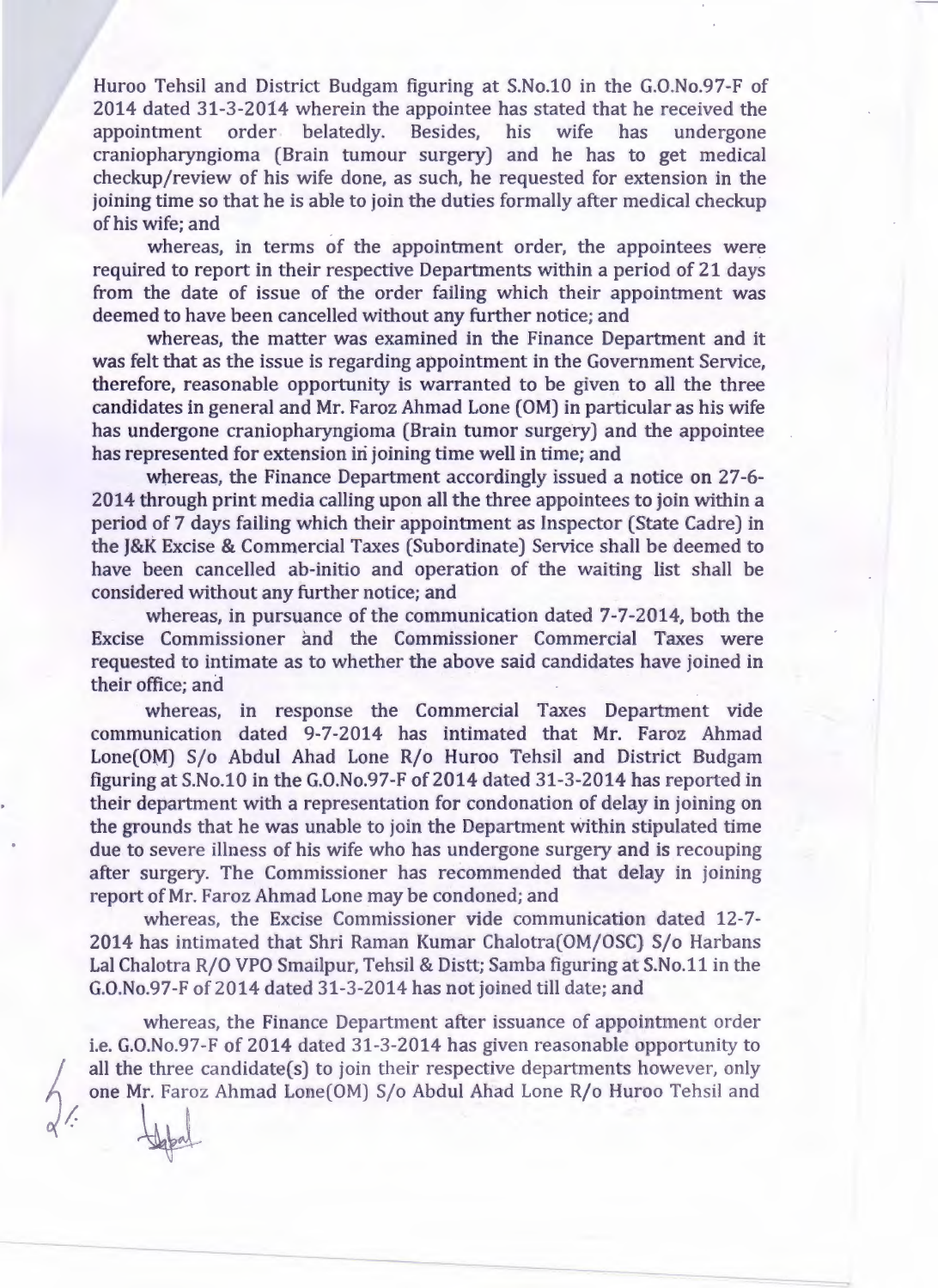District Budgam figuring at S.No.10 in Government Order No.97-F of 2014 dated 31-3-2014 has reported in Commercial Taxes Department; and

whereas, the following two Open Merit candidate(s) did not show any interest in joining the Department as Inspector(State Cadre) even after affording a reasonable opportunity, therefore, their appointment needs to be cancelled ab-initio:-

| S.<br><b>No</b> | Name/particulars of the candidate                                                                                                                                                |  |  |  |
|-----------------|----------------------------------------------------------------------------------------------------------------------------------------------------------------------------------|--|--|--|
| 1.              | Shri Raman Kumar Chalotra(OM/OSC) S/o Harbans Lal Chalotra<br>R/O VPO Smailpur, Tehsil & Distt; Samba figuring at S.No.11 in<br>the G.O.No.97-F of 2014 dated 31-3-2014          |  |  |  |
| 2.              | Mr. Manzoor Ahmad Wani(OM/ESM) S/o Gulam Ahmad Wani<br>R/o Kathsu P/o Kathsu via Srigufwara District Anantnag figuring<br>at S.No.14 in the G.O.No.97-F of 2014 dated 31-3-2014. |  |  |  |

whereas, the J&K, SSB has already furnished the waiting list of four candidates under Open Merit and as such the department intends to operate waiting list for two posts of Inspectors, who have not joined the department despite reasonable opportunity. The following two candidates who are figuring in waiting list(Open Merit) needs to be considered for their formal appointment:-

| No. | Name/particulars of the candidate(s) figuring in waiting list<br>as provided by the J&K SSB. |  |  |  |  |
|-----|----------------------------------------------------------------------------------------------|--|--|--|--|
| 1.  | Mr. Manzoor Ahmad Misger S/o Abdul Rashid Misger R/o<br>Monghall, Anantnag Kashmir           |  |  |  |  |
| 2.  | Shri Rajesh Verma S/o Krishan Lal R/O Ward No.15 House No.114<br>Shakti Nagar, Udhampur      |  |  |  |  |

## Now, therefore, sanction is hereby accorded to the:-

a. cancellation of appointment orders ab-initio in respect of the following two Open Merit candidates who were appointed vide Government Order No.97-F of 2014 dated 31-3-2014:-

| S. No. | Name/particulars of the candidate                                                                                                                                                |  |  |
|--------|----------------------------------------------------------------------------------------------------------------------------------------------------------------------------------|--|--|
| 1.     | Shri Raman Kumar Chalotra(OM/OSC) S/o Harbans Lal Chalotra<br>R/O VPO Smailpur, Tehsil & Distt; Samba figuring at S.No.11 in<br>the G.O.No.97-F of 2014 dated 31-3-2014          |  |  |
| 2.     | Mr. Manzoor Ahmad Wani(OM/ESM) S/o Gulam Ahmad Wani<br>R/o Kathsu P/o Kathsu via Srigufwara District Anantnag<br>figuring at S.No.14 in the G.O.No.97-F of 2014 dated 31-3-2014. |  |  |

b. operation of waiting list for appointment of two candidates under open Merit category; and

c. temporary appointment of the following two waiting list candidates as Inspector(State Cadre) in the J&K Excise & Commercial Taxes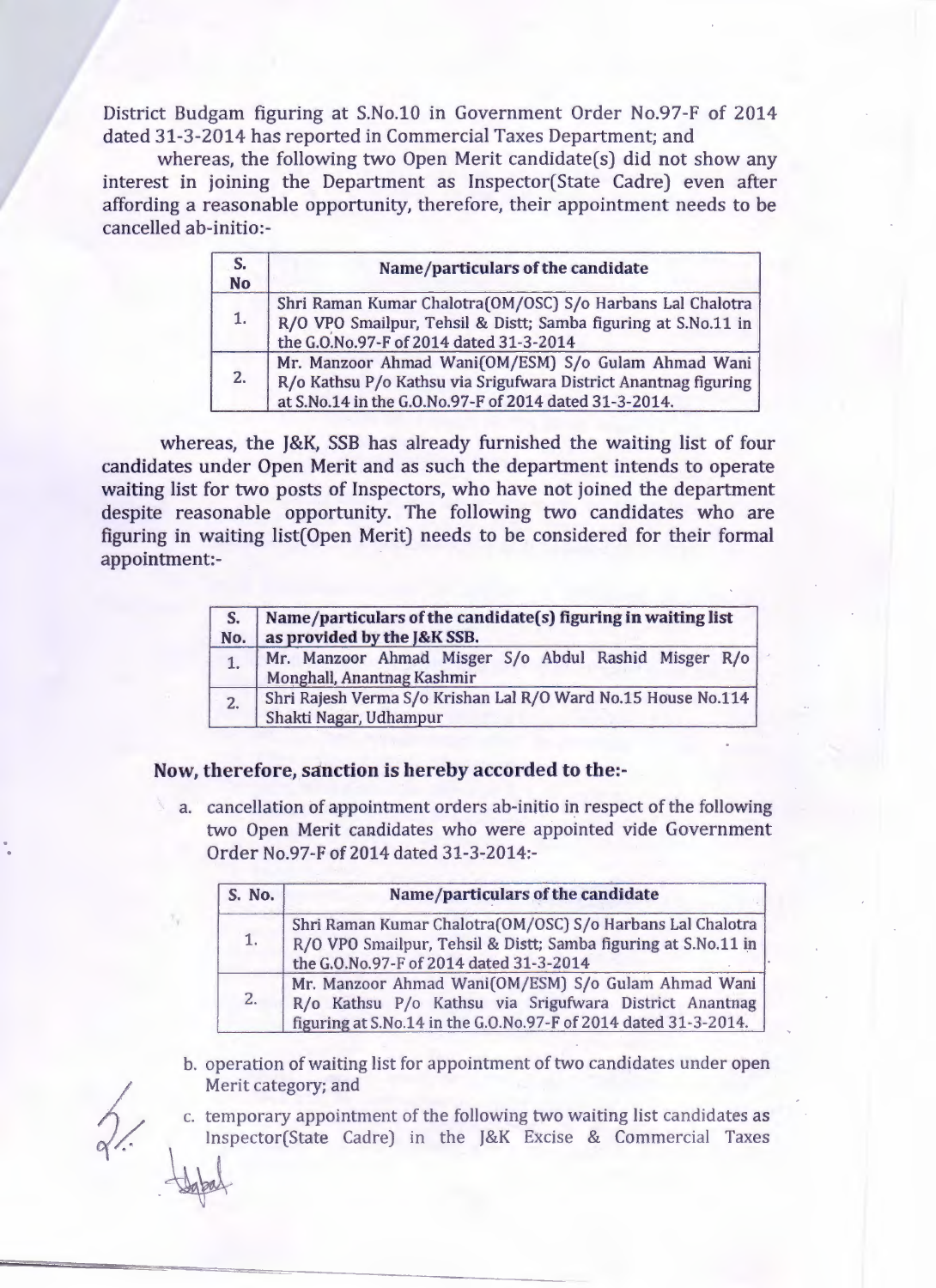(Subordinate) Service in the Pay Band Rs.9300-34800 + Grade Pay Rs.4200/- as recommended by the J&K Services Selection Board, with immediate effect:-

| S. No. in<br><b>Waiting</b><br>List(OM) | Name/particulars of the candidate(s)<br>figuring in waiting list as provided by<br>the J&K SSB.                           | <b>Department</b><br>to report |
|-----------------------------------------|---------------------------------------------------------------------------------------------------------------------------|--------------------------------|
| 1.                                      | Mr. Manzoor Ahmad Misger S/o Abdul<br>Rashid Misger R/o Monghall, Anantnag<br>Kashmir.<br>Waiting List (Open Merit).      | Commercial<br><b>Taxes</b>     |
| 2.                                      | Shri Rajesh Verma S/o Krishan Lal R/O<br>Ward No.15 House No.114 Shakti Nagar,<br>Udhampur.<br>Waiting List (Open Merit). | <b>Excise</b>                  |

d. Condonation of delay in joining in favour of Mr. Faroz Ahmad Lone (OM) S/o Abdul Ahad Lone R/o Huroo Tehsil and District Budgam figuring at S.No.10 in the G.O.No.97-F of 2014 dated 31-3-2014.

The above appointment shall be subject to fulfillment of following conditions:-

- 1) The appointees shall report to the respective departments as indicated against each within a period of 21 days from the date of issue of the order.
- 2) In case of failure of any appointee to join within the stipulated period, his/her appointment shall be deemed to have been cancelled without any further notice.
- 3) The appointees shall be allowed to join only on production of the following certificates in original:-
	- 1. Academic Qualification Certificates.
	- 2. Matriculation/Date of Birth Certificate.
	- 3. Health Certificate issued by Chief Medical Officer.
	- 4. Permanent Resident Certificate issued by the Competent Authority.
	- 5. Certificates from the concerned authorities to the effect that no loan under self employment scheme has been taken by the appointee.

•

I I I

I I

- 6. Relevant category certificates (in case of candidates belonging to reserved categories).
- 4) The appointment of the candidates as Inspector shall further be subject to the following conditions:
	- i) Each appointee shall give an undertaking duly attested by the First Class Magistrate in the shape of an affidavit to the effect that in case adverse report about his/her character and antecedents is received from Inspector General of Police, (CID), J&K to whom a reference shall be made by the concerned HoD, the candidate shall have no right to claim

/

r f